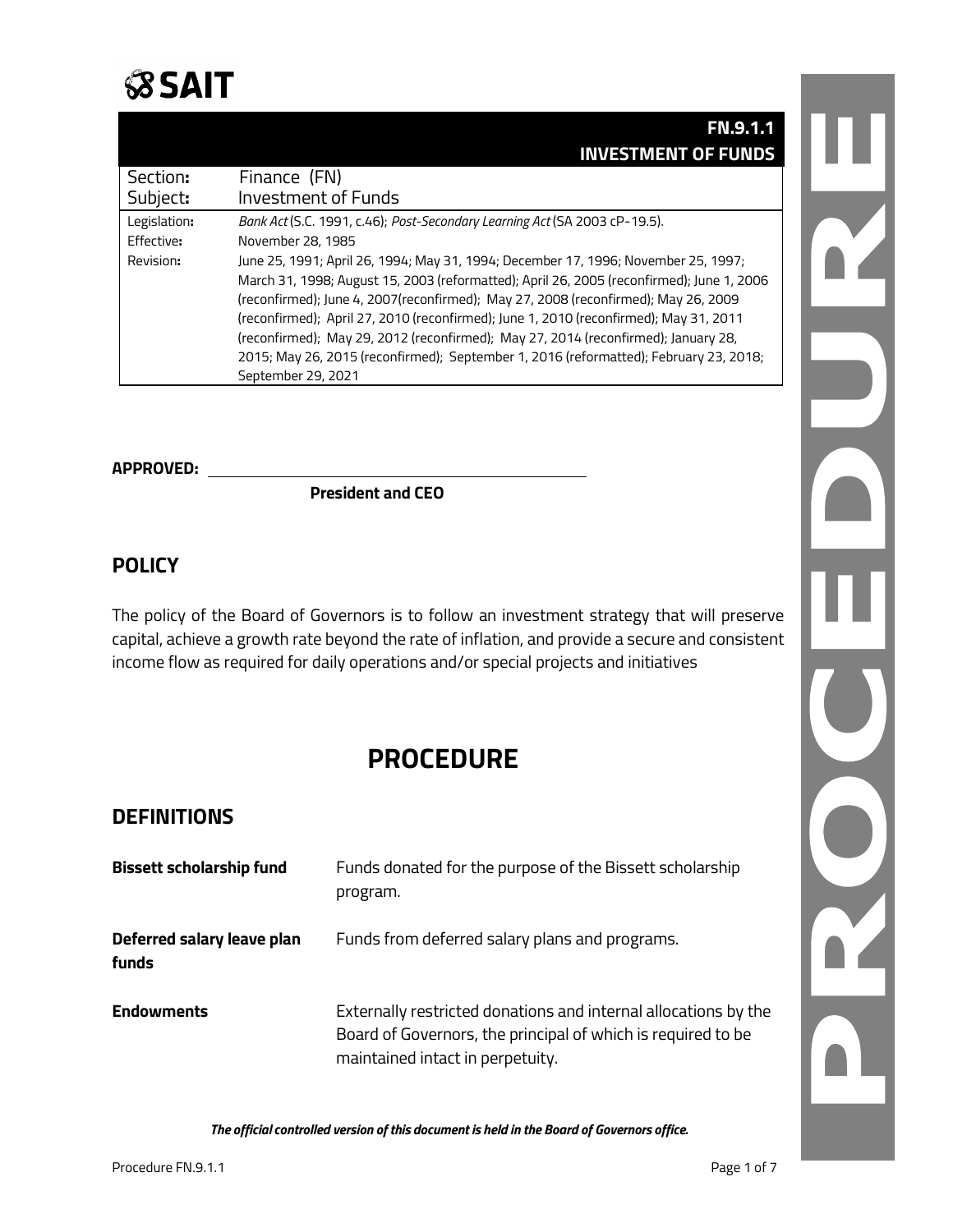

| <b>Operating funds</b>                                      | Funds designated for:<br>Expenditure within five years, including those intended for<br>facilities and curriculum development.<br>Long-term working capital, including those for accrued<br>$\bullet$<br>vacation pay and pension liability.                                                                                                                                                |
|-------------------------------------------------------------|---------------------------------------------------------------------------------------------------------------------------------------------------------------------------------------------------------------------------------------------------------------------------------------------------------------------------------------------------------------------------------------------|
| <b>Pension fund</b>                                         | Funds designated for the Notional Defined Contribution<br>Pension Plan (NDCPP).                                                                                                                                                                                                                                                                                                             |
| <b>Restricted funds</b>                                     | Funds that are:<br>Donations to be used for the purpose authorized by the<br>donor or funding agency and which may be intended for<br>use over various timeframes.<br>Held on behalf of related organizations.<br>$\bullet$<br>Internally restricted by the Board of Governors for Board-<br>$\bullet$<br>designated purposes and which may be intended for use<br>over various timeframes. |
| <b>Student Investment</b><br><b>Management Trust (SIMT)</b> | Funds that are donated for the purpose of providing SAIT's<br>School of Business students with educational experience.                                                                                                                                                                                                                                                                      |

# **GOVERNING PRINCIPLE**

The funds available for investment include the Bissett Scholars fund, deferred salary leave plan funds, endowments, operating funds, pension funds, restricted funds and the Student Investment Management Trust, as defined above.

# **PROCEDURE**

#### **A. Investment Portfolios**

Investment funds shall be assigned to one of seven investment portfolios as follows:

1. **Portfolio 1 – Short Term Investment Fund** (90 days)

Temporary investment of excess cash, with term of investment not more than 90 days.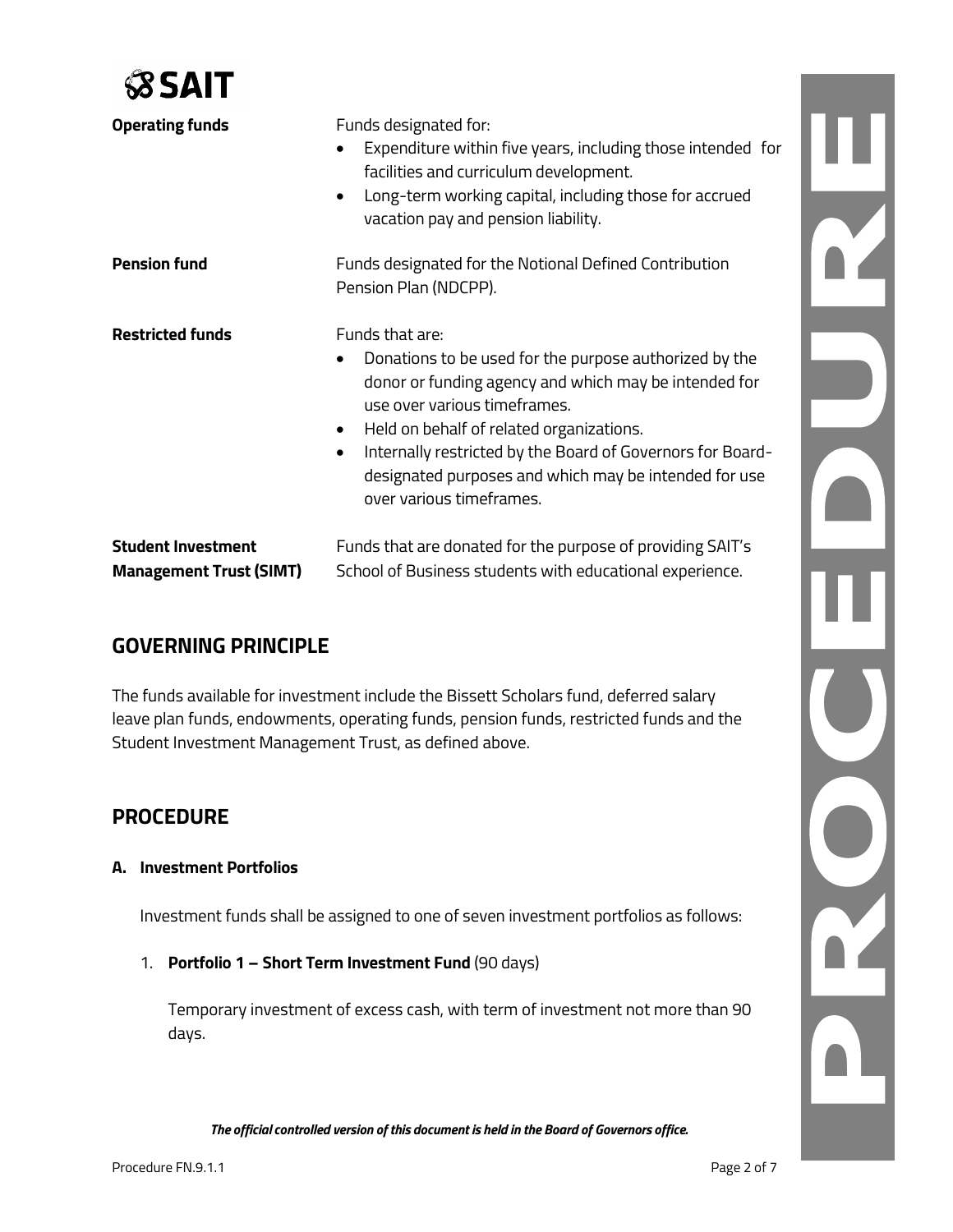# **SSAIT**

- 2. **Portfolio 2 – Short/Medium Term Investment Fund** (less than five years)
	- a) Operating funds designated for expenditure within less than five years.
	- b) Restricted funds intended to be used within less than five years.
	- c) Funds held on behalf of related organizations.
	- d) Internally restricted funds intended to be used within less than five years.
	- e) Deferred salary leave plan funds.

#### 3. **Portfolio 3 – Bissett Scholarship Fund**

Restricted fund for the Bissett Scholarships.

- 4. **Portfolio 4 – Non-Endowment Investment Fund** (five or more years)
	- a) Operating funds designated for long-term working capital.
	- b) Restricted funds intended to be used in five or more years.
	- c) Internally restricted funds intended to be used in five or more years.

# 5. **Portfolio 5 – Endowments** (Perpetuity)

Endowment principal and capitalized endowment income.

#### 6. **Portfolio 6 – Pension Fund**

Investment of contributions to the Notional Defined Contribution Pension Plan.

#### 7. **Portfolio 7 – Student Investment Management Trust**

Investment of funds of the Bachelor of Business Administration degree program, Financial Services major.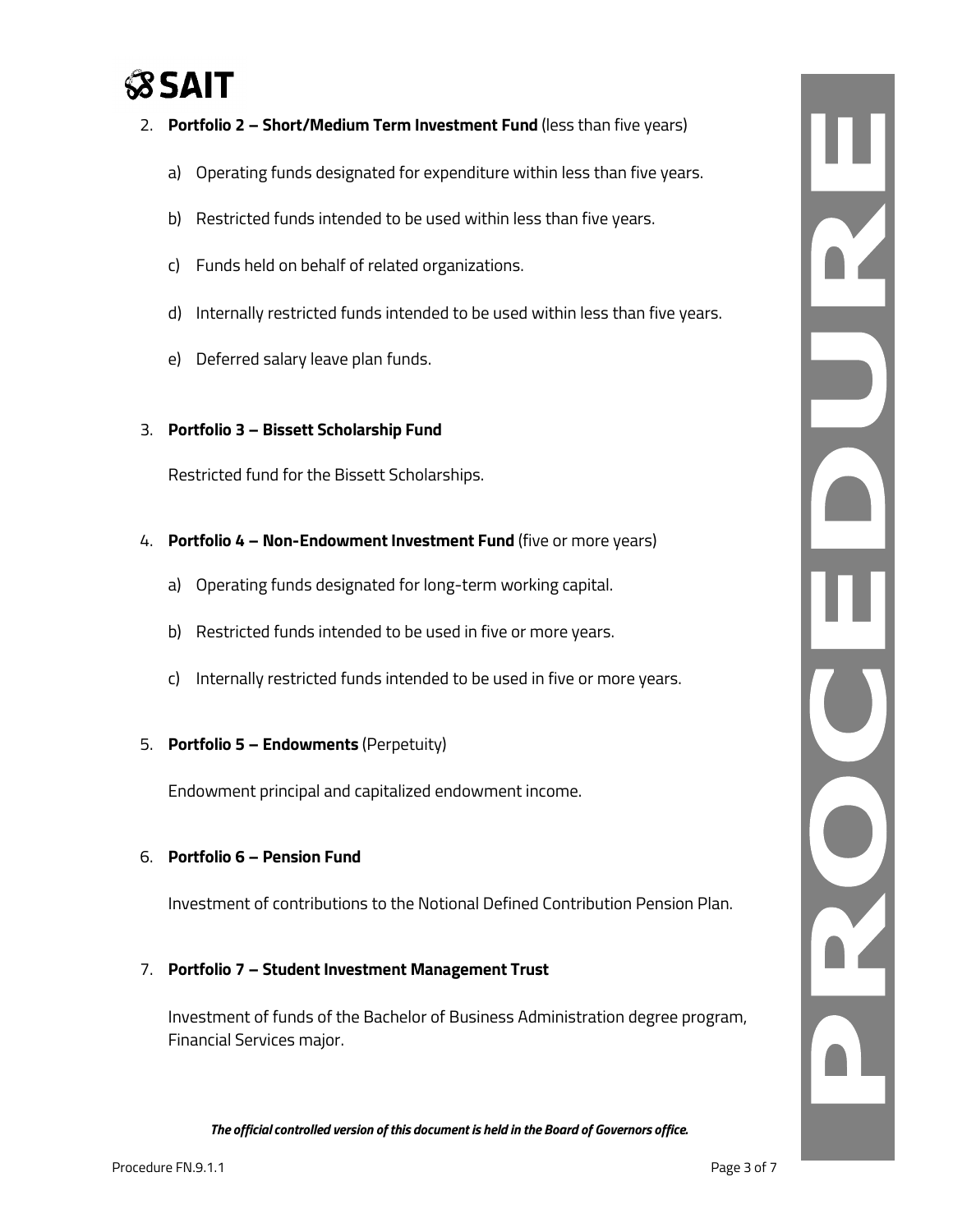

#### **B. Objectives**

- 1. **Portfolio 1 – Short Term Investment Fund** primary objectives are to:
	- a) Generate a current yield at or above the rate of inflation.
	- b) Provide a secure and consistent income flow. As a portion of these funds will be used for daily operations, these funds must remain liquid.
- 2**. Portfolios 2, 3 and 4 – Short/Medium Term, Bissett Scholarship, and Non-Endowment Investment Fund** primary objectives are to**:**
	- a) Achieve a growth rate beyond the rate of inflation. Attempts to achieve growth must not jeopardize the capital base in the long term.
	- b) Preserve and grow capital
- 3. **Portfolio 5 – Endowments** primary objectives are to:
	- a) Achieve a growth rate beyond the rate of inflation. Attempts to achieve growth must not jeopardize the capital base in the short to medium term.
	- b) Preserve and grow capital.
	- c) Generate sufficient yield to meet Canada Revenue Agency disbursement requirements.
- 4**. Portfolio 6 – Pension Fund** primary objectives are to:

Invest funds in alignment with members' investment instructions as defined by the Notional Defined Contribution Pension Plan.

- 5**. Portfolio 7 – Student Investment Management Trust** primary objectives are to**:**
	- a) Provide real-life learning experience in fundamentals of investing, ethics, and professional money management for SAIT School of Business students.
	- b) Generate returns in accordance with the Student Investment Management Trust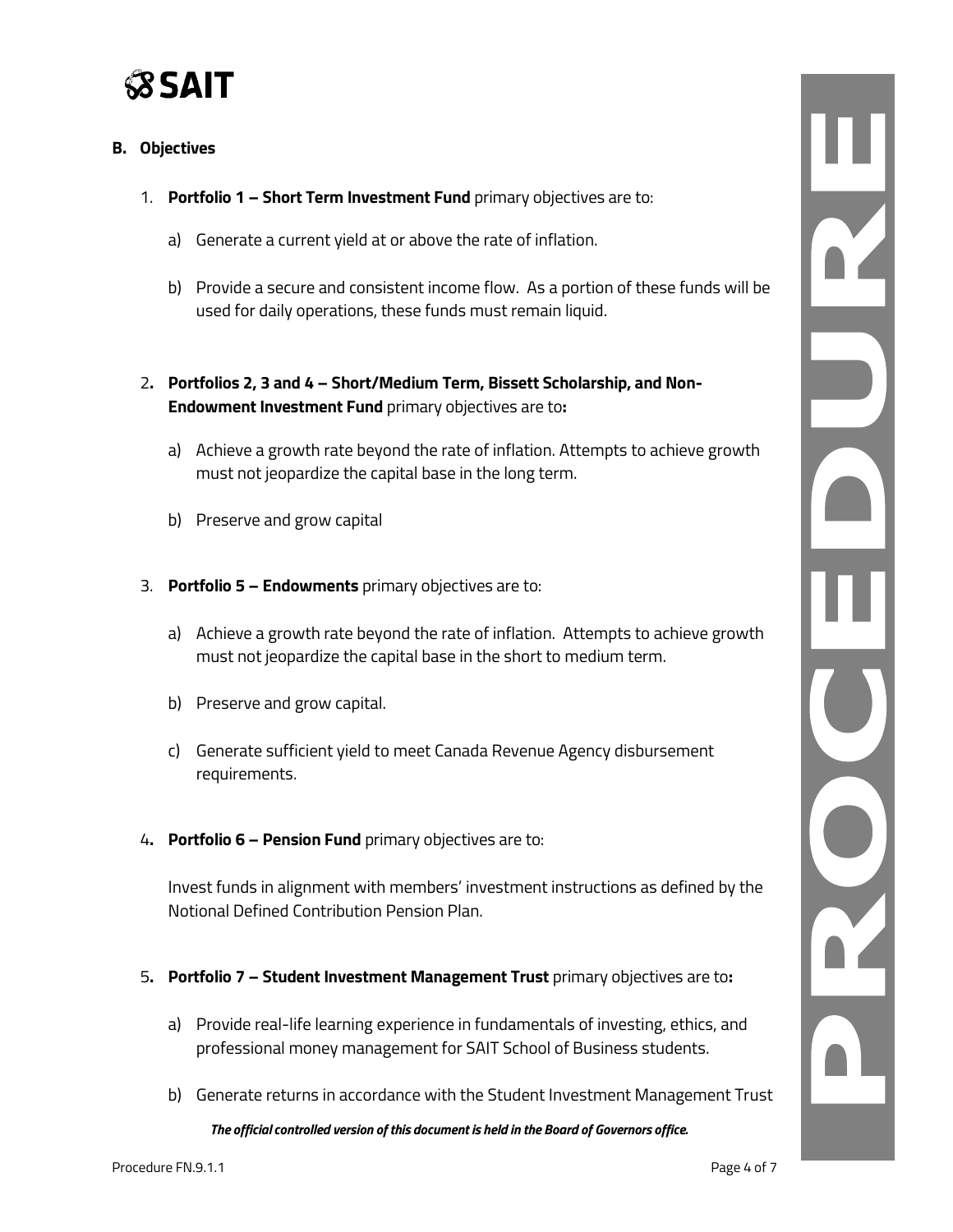

governance framework.

#### **C. Investment Restrictions**

- 1**. Portfolio 1 - Short Term Investment Fund investments** are restricted as follows**:**
	- a) A quality constraint of A Low minimum and no money market below R1 Low.
	- b) Fixed income investments only, and no use of equity investments.
	- c) May be held as cash within an interest-bearing demand deposit account at SAIT's bank.
	- d) No single position, other than Government of Canada credits, at more than 10% of the portfolio.
- 2. **Portfolio 2 – Short/Medium Term Investment Fund investments** should be restricted as follows:
	- a) A quality constraint of A Low minimum and no money market below R1 Low.
	- b) Permitted issuers:
		- i) The Federal Government of Canada (including crown corporations).
		- ii) Any Provincial Government body or entities guaranteed by such province.
		- iii) Any obligations fully guaranteed by one of the Chartered Banks in Canada listed in Schedule 1 of Canada's *Bank Act*.
	- c) Portfolio diversification and constraints:
		- i) Not more than 10% of the portfolio shall be invested in any single security.
		- ii) Not more than 35% shall be invested in any single issuer.
- 3**. Portfolio 3 – Bissett Scholarship Fund** shall be retained as pooled fund units as originally donated or a similar high-dividend pooled fund.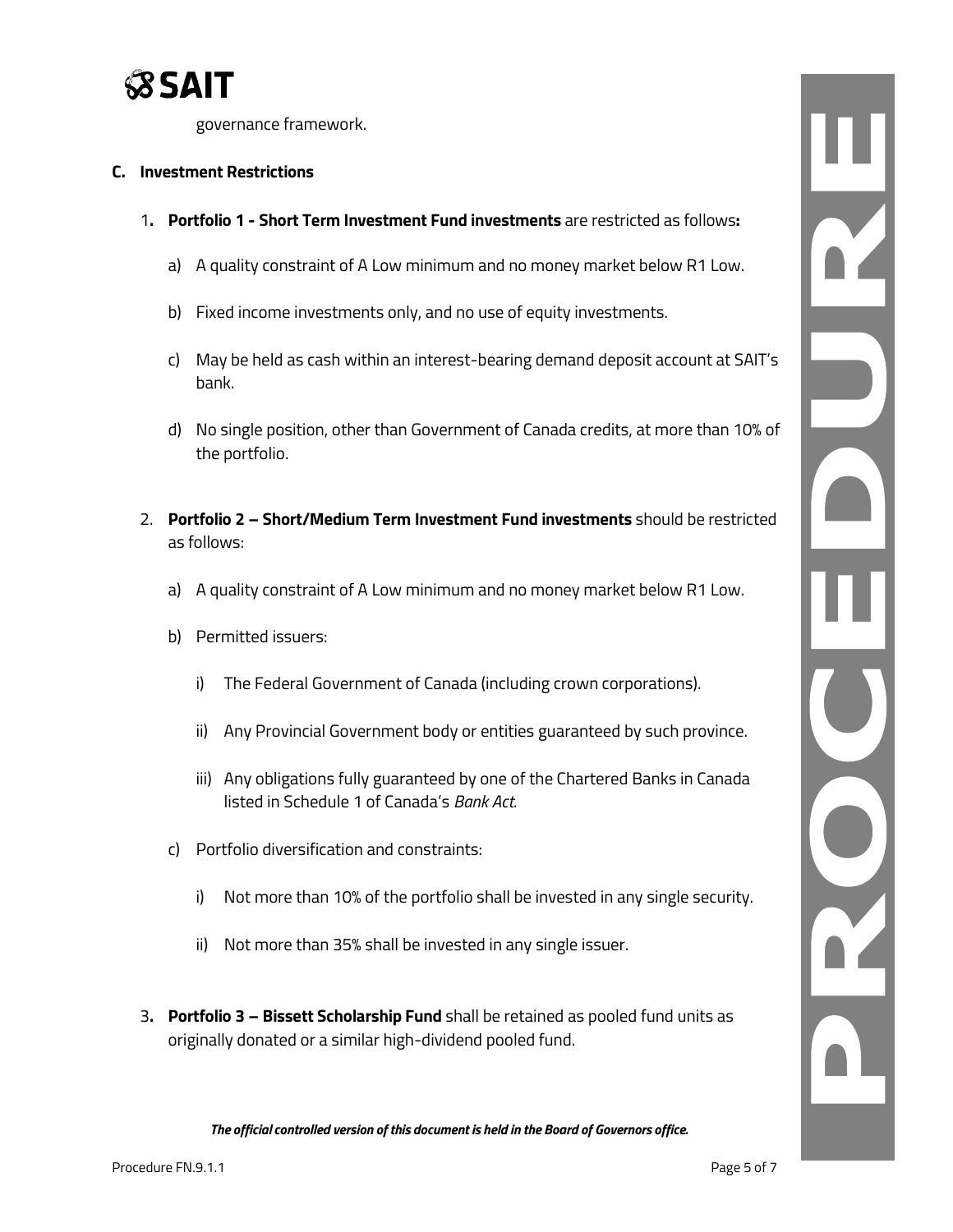

#### 4. **Portfolios 4 and 5 – Non-Endowment Investment Fund and Endowments**

- a) Marketable bonds, notes, debentures and convertible debentures will be investment grade (rated at least BBB or equivalent by a recognized bond rating service), with the exception of high yield fixed income strategies that may be approved. Such fixed income strategies may include bonds that are rated below investment grade. Issues without an established credit rating may be held in the portfolio if recommended and internally rated by an approved fixed income or high yield manager.
- b) No more than 25% of the equity portion in small cap securities (less than \$2 billion market cap).
- c) No single position, other than Government of Canada bonds, will exceed 10% of the portfolio.
- d) Alternative investments, which may include alternative credit, private debt, private credit, private equity, absolute return strategies, infrastructure, real estate, non-equities-based ETFs, or other investments not included in traditional asset classes, utilized through an approved alternative investment manager, are eligible investments, if approved for inclusion by the Investment Committee of the Board of Governors.
- 5. **Portfolio 6 – Pension Fund** investment shall be aligned with selections of the plan members, or in the default investment option established by SAIT. A line-up of investment options will be made available to the plan members comprised of pooled funds chosen to align with various investment objectives.
- 6**. Portfolio 7** Student Investment Management Trust shall be in accordance with the Student Investment Management Trust governance framework. This fund is out of scope of the compliance certification process outlined in section D below.
- 7. Investment management firms may be used to manage SAIT's investment portfolios. The investment management firm will operate within this procedure. SAIT will communicate with the investment management firm and will monitor SAIT's portfolios. Administration and custodian fees from investment management firms will be charged appropriately to each of the previously defined funds.

#### **D. Officer Certifications**